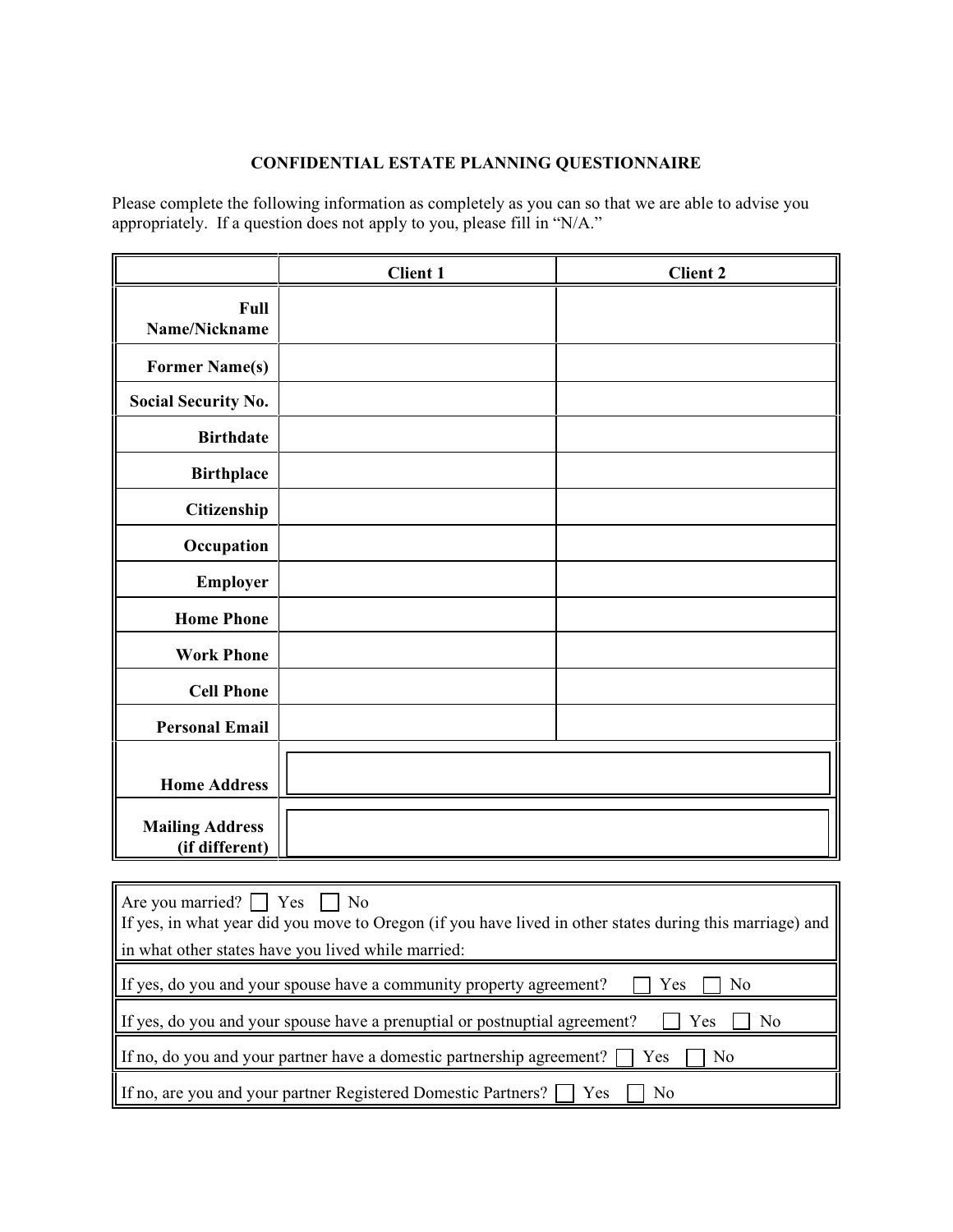| <b>Former Marriages</b>  |                      |                      |  |  |  |
|--------------------------|----------------------|----------------------|--|--|--|
|                          | Client 1 or Client 2 | Client 1 or Client 2 |  |  |  |
| Former Spouse's Name     |                      |                      |  |  |  |
| Date of Marriage         |                      |                      |  |  |  |
| Date of Divorce or Death |                      |                      |  |  |  |

|                                         | Children (Please include additional children on a separate sheet.)                     |
|-----------------------------------------|----------------------------------------------------------------------------------------|
| Name:                                   | Nickname:                                                                              |
| DOB:                                    |                                                                                        |
| Address/Phone No.                       |                                                                                        |
| Parents:                                |                                                                                        |
| Name:                                   | Nickname:                                                                              |
| DOB:                                    |                                                                                        |
| Address/Phone No.                       |                                                                                        |
| Parents:                                |                                                                                        |
| Name:                                   | Nickname:                                                                              |
| DOB:                                    |                                                                                        |
| Address/Phone No.                       |                                                                                        |
| Parents:                                |                                                                                        |
| Name:                                   | Nickname:                                                                              |
| DOB:                                    |                                                                                        |
| Address/Phone No.                       |                                                                                        |
| Parents:                                |                                                                                        |
|                                         |                                                                                        |
| Do you have any children who have died? | Yes<br>No                                                                              |
|                                         | If so, did any deceased child leave a child who is now alive?<br>Yes<br>N <sub>o</sub> |
|                                         |                                                                                        |
|                                         | Grandchildren (Please include additional children on a separate sheet.)                |
| Name:                                   | Nickname:                                                                              |
| DOB:                                    |                                                                                        |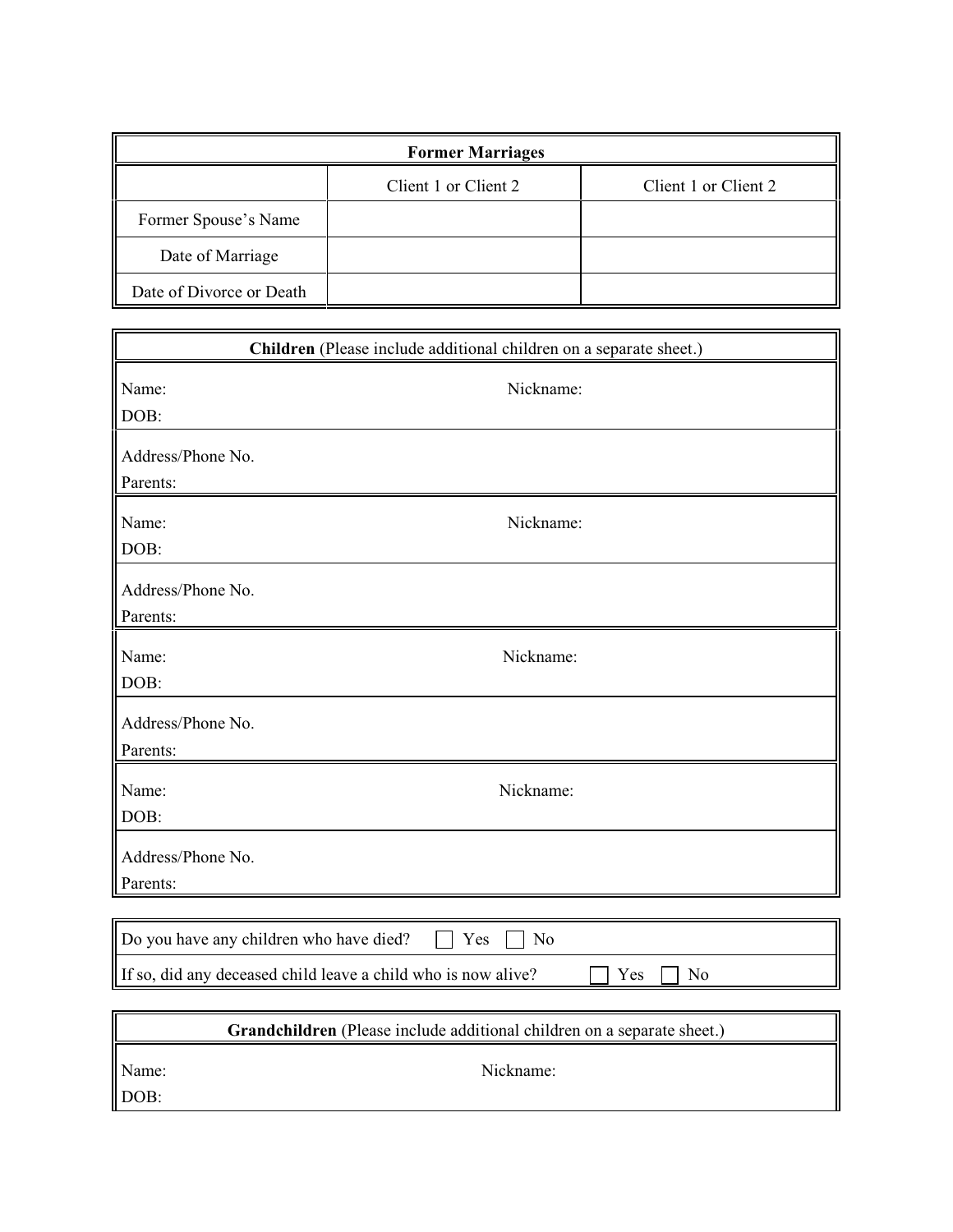| Address/Phone No.<br>Parents:                                                                                                                                                                   |      |           |
|-------------------------------------------------------------------------------------------------------------------------------------------------------------------------------------------------|------|-----------|
| Name:<br>DOB:                                                                                                                                                                                   |      | Nickname: |
| Address/Phone No.<br>Parents:                                                                                                                                                                   |      |           |
| Name:<br>DOB:                                                                                                                                                                                   |      | Nickname: |
| Address/Phone No.<br>Parents:                                                                                                                                                                   |      |           |
| Name:<br>DOB:                                                                                                                                                                                   |      | Nickname: |
| Address/Phone No.<br>Parents:                                                                                                                                                                   |      |           |
|                                                                                                                                                                                                 |      | Pets      |
| Name:                                                                                                                                                                                           | Age: | Species:  |
| Name:                                                                                                                                                                                           | Age: | Species:  |
| Name:                                                                                                                                                                                           | Age: | Species:  |
| Name:                                                                                                                                                                                           | Age: | Species:  |
| Would you like to make any special plans for your pets if you become incapacitated or die?<br>$\top$ Yes<br>No<br>If you die or become incapacitated, who would you want to care for your pets? |      |           |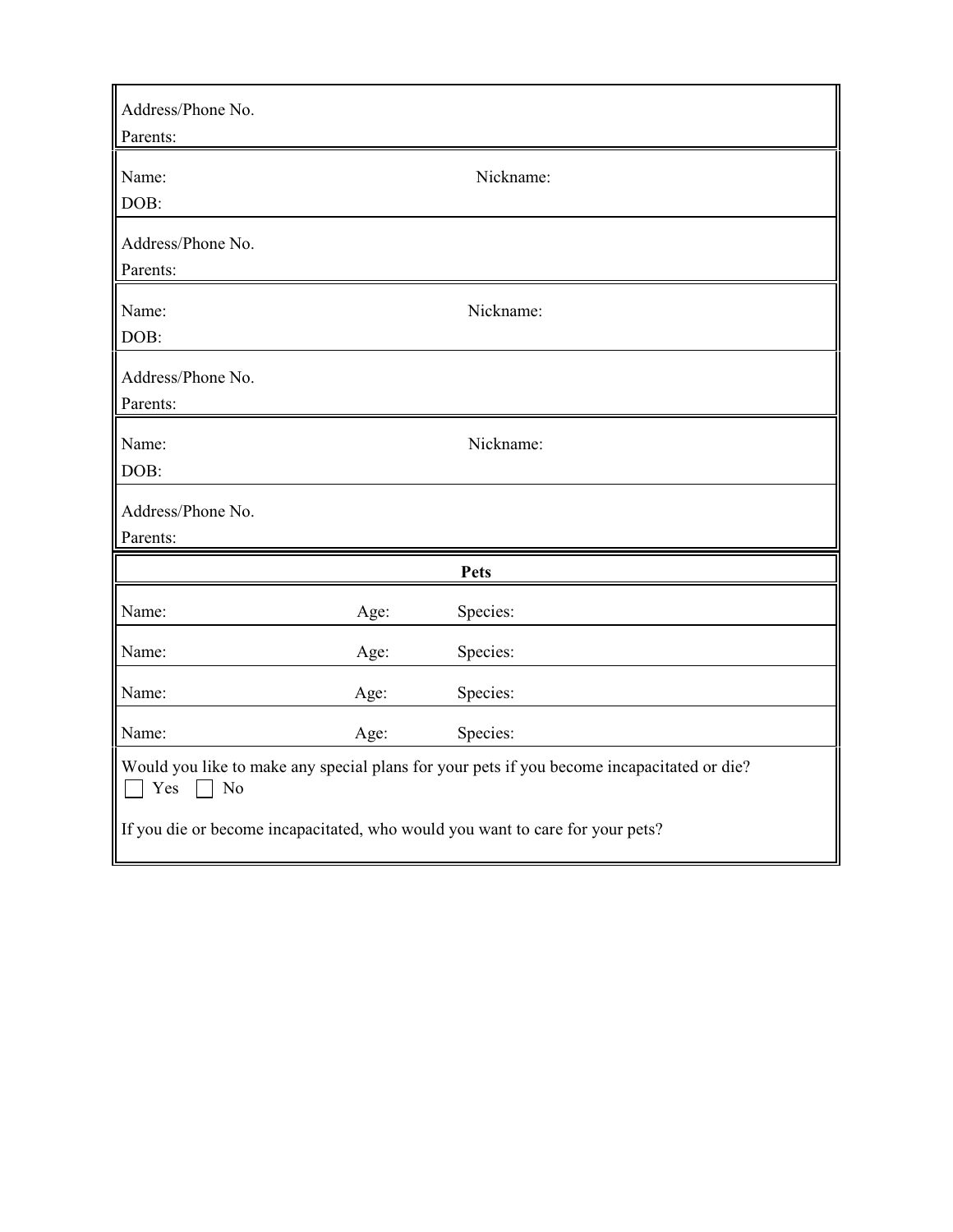|         |                    | <b>Your Estate Planning Goals</b>                                                                           |
|---------|--------------------|-------------------------------------------------------------------------------------------------------------|
|         |                    | Please list your estate planning goals and any special concerns you have:                                   |
|         |                    |                                                                                                             |
|         |                    |                                                                                                             |
|         |                    |                                                                                                             |
|         |                    |                                                                                                             |
|         |                    | If you wish to leave specific property to specific people, please indicate below:                           |
| Person: |                    | Property:                                                                                                   |
| Person: |                    | Property:                                                                                                   |
| Person: |                    | Property:                                                                                                   |
| Person: |                    | Property:                                                                                                   |
| Person: |                    | Property:                                                                                                   |
| Person: |                    | Property:                                                                                                   |
| estate? |                    | Do you want the property to go to a person only if he/she <i>survives</i> you, or can it go to the person's |
|         | To the Person Only | To the Person's Estate                                                                                      |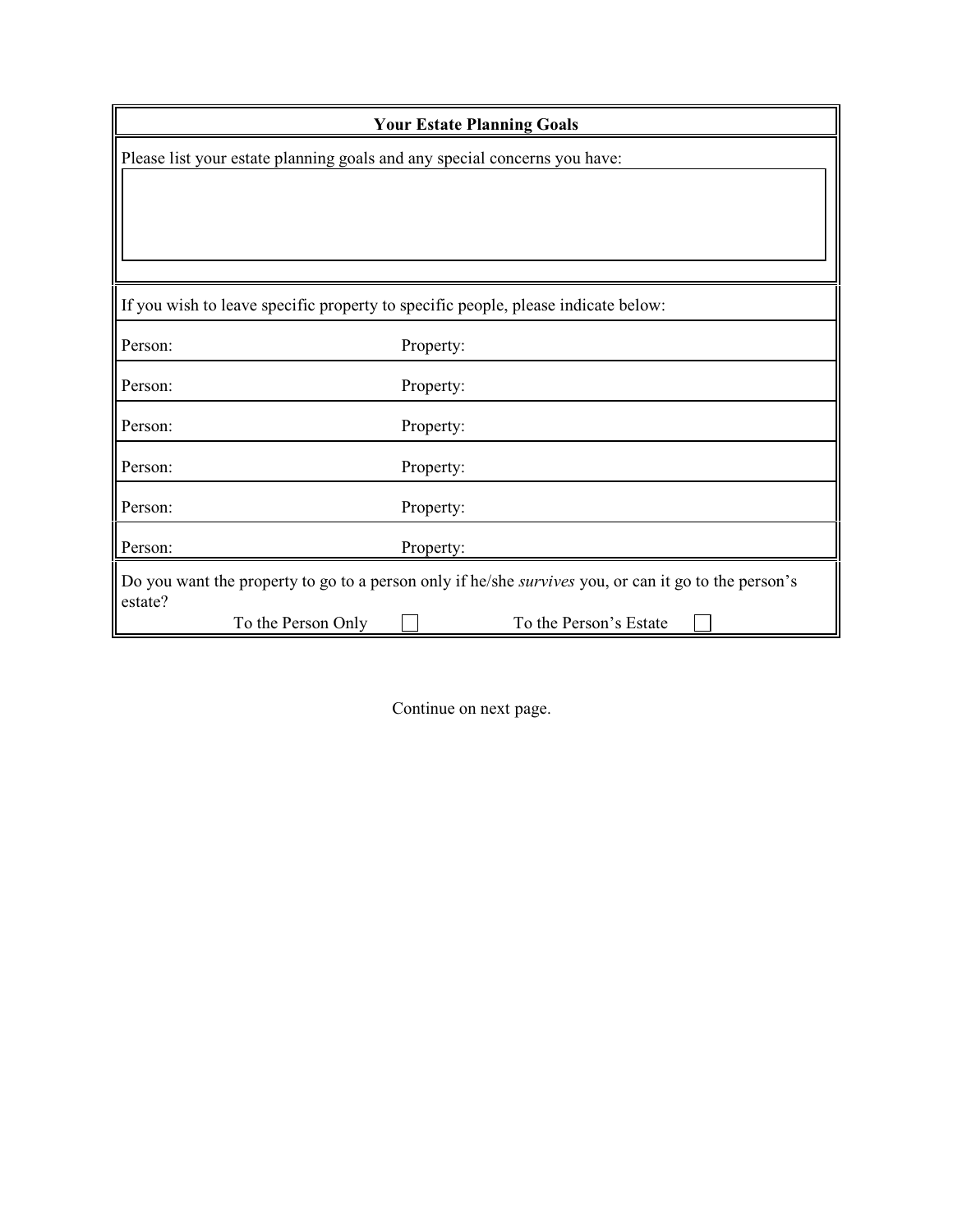| <b>Your Current Estate Plan</b>                                                                   |          |          |  |  |  |
|---------------------------------------------------------------------------------------------------|----------|----------|--|--|--|
|                                                                                                   | Client 1 | Client 2 |  |  |  |
| Do you have a will now?<br>If so, date of the will:                                               |          |          |  |  |  |
| A revocable living trust?<br>If so, date of the trust:                                            |          |          |  |  |  |
| Are you the beneficiary<br>of someone else's trust?                                               |          |          |  |  |  |
| Have you given someone<br>a power of attorney?<br>If so, name of agent:<br>Is it still in effect? |          |          |  |  |  |
| Do you have a living<br>will or advance<br>directive?                                             |          |          |  |  |  |
| Have you named a<br>health care<br>representative?                                                |          |          |  |  |  |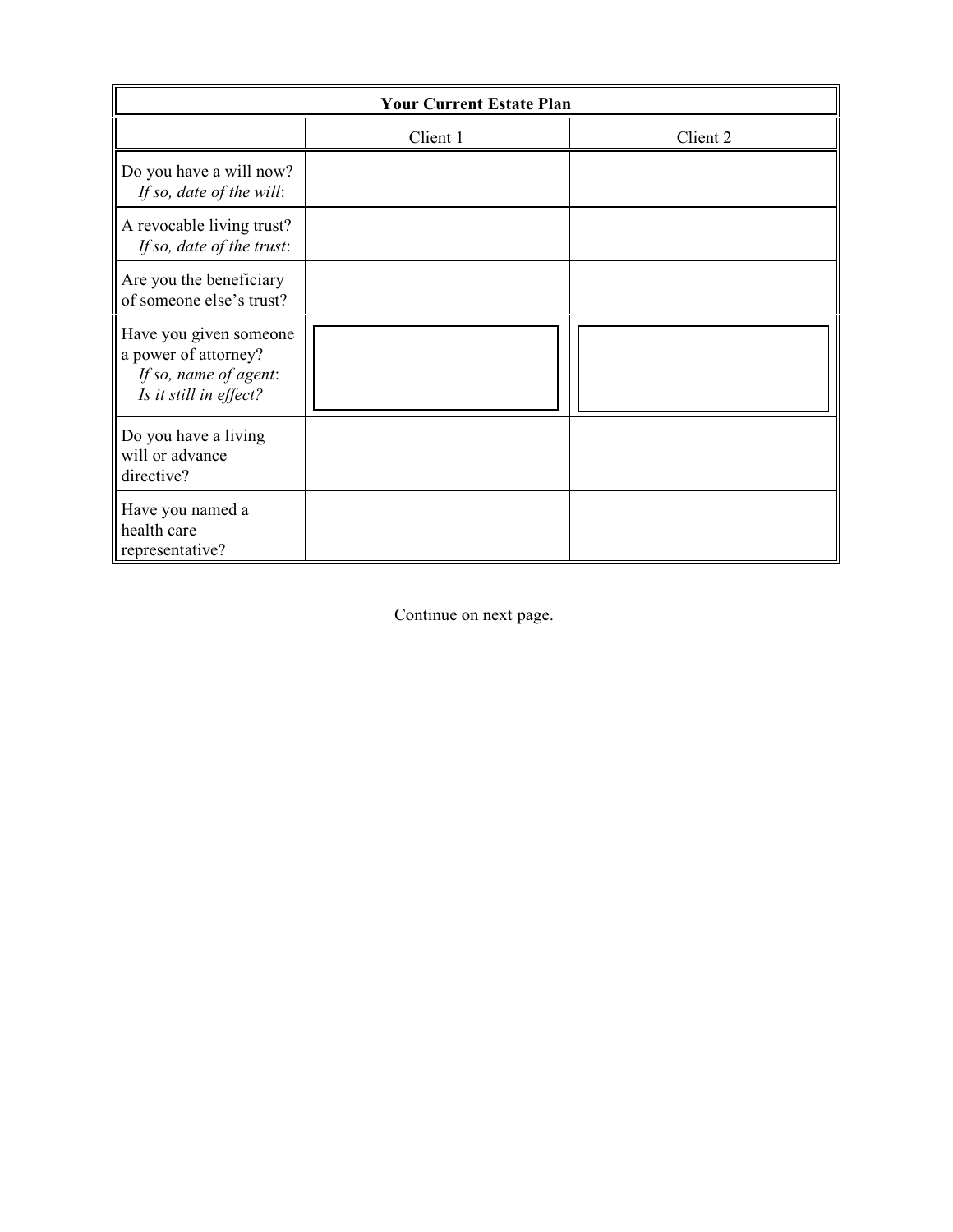We will discuss how to select Personal Representatives, Guardians and Trustees in our meeting. Please list your tentative choices below:

| <b>Personal Representative</b> (Executor) - Carries out the terms of your will.                                                     |               |  |
|-------------------------------------------------------------------------------------------------------------------------------------|---------------|--|
| Do you want to name your spouse/partner as your first choice as your personal representative?<br>Yes<br>$\overline{\phantom{1}}$ No |               |  |
| <i>Next Choice:</i> Name(s)<br>Telephone #:                                                                                         |               |  |
| Address:                                                                                                                            | Relationship: |  |
| <i>Next Choice:</i> Name(s)                                                                                                         | Telephone #:  |  |
| Address:                                                                                                                            | Relationship: |  |

| Attorney-in-Fact - Handles your business affairs under a Power of Attorney.                         |               |  |
|-----------------------------------------------------------------------------------------------------|---------------|--|
| Do you want to name your spouse/partner as your first choice as your attorney-in-fact?<br>Yes<br>No |               |  |
| <i>First Choice:</i> Name(s)                                                                        | Telephone #:  |  |
| Address:                                                                                            | Relationship: |  |
| Second Choice: Name(s)                                                                              | Telephone #:  |  |
| Address:                                                                                            | Relationship: |  |

**Guardian/Conservator** - Makes decisions for your personal welfare and handles your financial affairs if you are unable. Similar to attorney-in-fact, but would be supervised by a court. This is usually the same person as your attorney-in-fact.

|                      |  |  |  | Do you want to name your spouse/partner as your first choice as your guardian/conservator? |  |
|----------------------|--|--|--|--------------------------------------------------------------------------------------------|--|
| $\Box$ Yes $\Box$ No |  |  |  |                                                                                            |  |

| <i>First Choice:</i> Name(s)  | Telephone #:  |
|-------------------------------|---------------|
| Address:                      | Relationship: |
| <i>Second Choice:</i> Name(s) | Telephone #:  |
| Address:                      | Relationship: |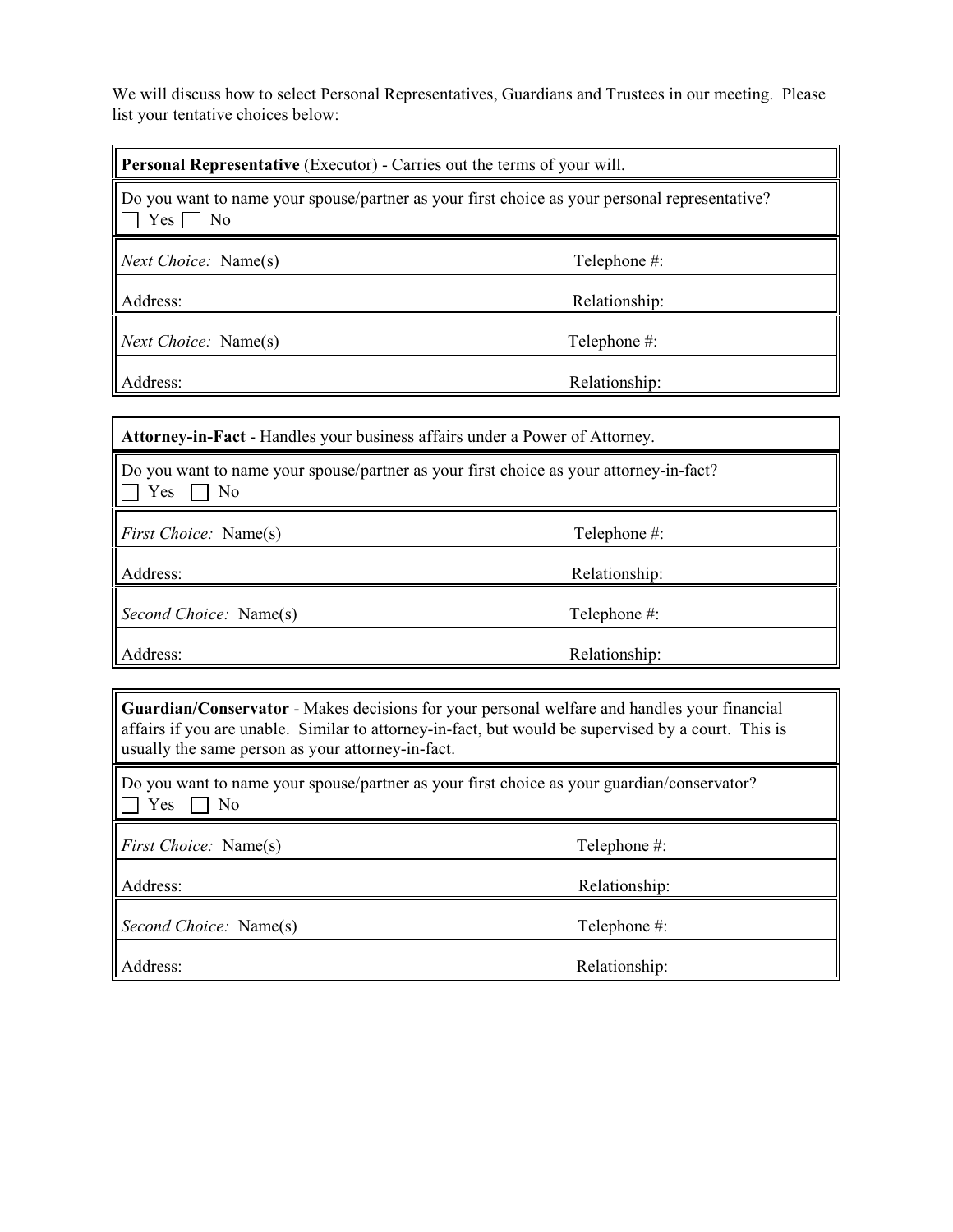| Health Care Representative - Makes health care decisions for you if you are unable to make such<br>decisions yourself. |                                                                                                  |  |
|------------------------------------------------------------------------------------------------------------------------|--------------------------------------------------------------------------------------------------|--|
| Yes<br>No                                                                                                              | Do you want to name your spouse/partner as your first choice as your health care representative? |  |
| <i>First Choice:</i> Name(s)                                                                                           | Telephone #:                                                                                     |  |
| Address:                                                                                                               | Relationship:                                                                                    |  |
| <i>Second Choice:</i> Name(s)                                                                                          | Telephone #:                                                                                     |  |
| Address:                                                                                                               | Relationship:                                                                                    |  |

<u> 1989 - Johann Stoff, amerikan besteht fan de ferstjerke fan de ferstjerke fan de ferstjerke fan de ferstjerk</u>

 $\sqrt{2}$ 

| Guardian for your Children - Cares for your children who are under age 18 if both parents are<br>unable. |                                                                                                                                                                                                     |  |  |
|----------------------------------------------------------------------------------------------------------|-----------------------------------------------------------------------------------------------------------------------------------------------------------------------------------------------------|--|--|
| <i>First Choice:</i> Name(s)                                                                             | Telephone #:                                                                                                                                                                                        |  |  |
| Address:                                                                                                 | Relationship:                                                                                                                                                                                       |  |  |
| Second Choice: Name(s)                                                                                   | Telephone #:                                                                                                                                                                                        |  |  |
| Address:                                                                                                 | Relationship:                                                                                                                                                                                       |  |  |
|                                                                                                          |                                                                                                                                                                                                     |  |  |
| your spouse/partner are gone.                                                                            | Trustee for Minors/Adults with Special Needs - To manage funds for minor children or adults who<br>may benefit from someone else managing assets on their behalf – this would apply if both you and |  |  |
| First Choice: Name(s)                                                                                    | Telephone #:                                                                                                                                                                                        |  |  |
| Address:                                                                                                 | Relationship:                                                                                                                                                                                       |  |  |
| Second Choice: Name(s)                                                                                   | Telephone #:                                                                                                                                                                                        |  |  |
| Address:                                                                                                 | Relationship:                                                                                                                                                                                       |  |  |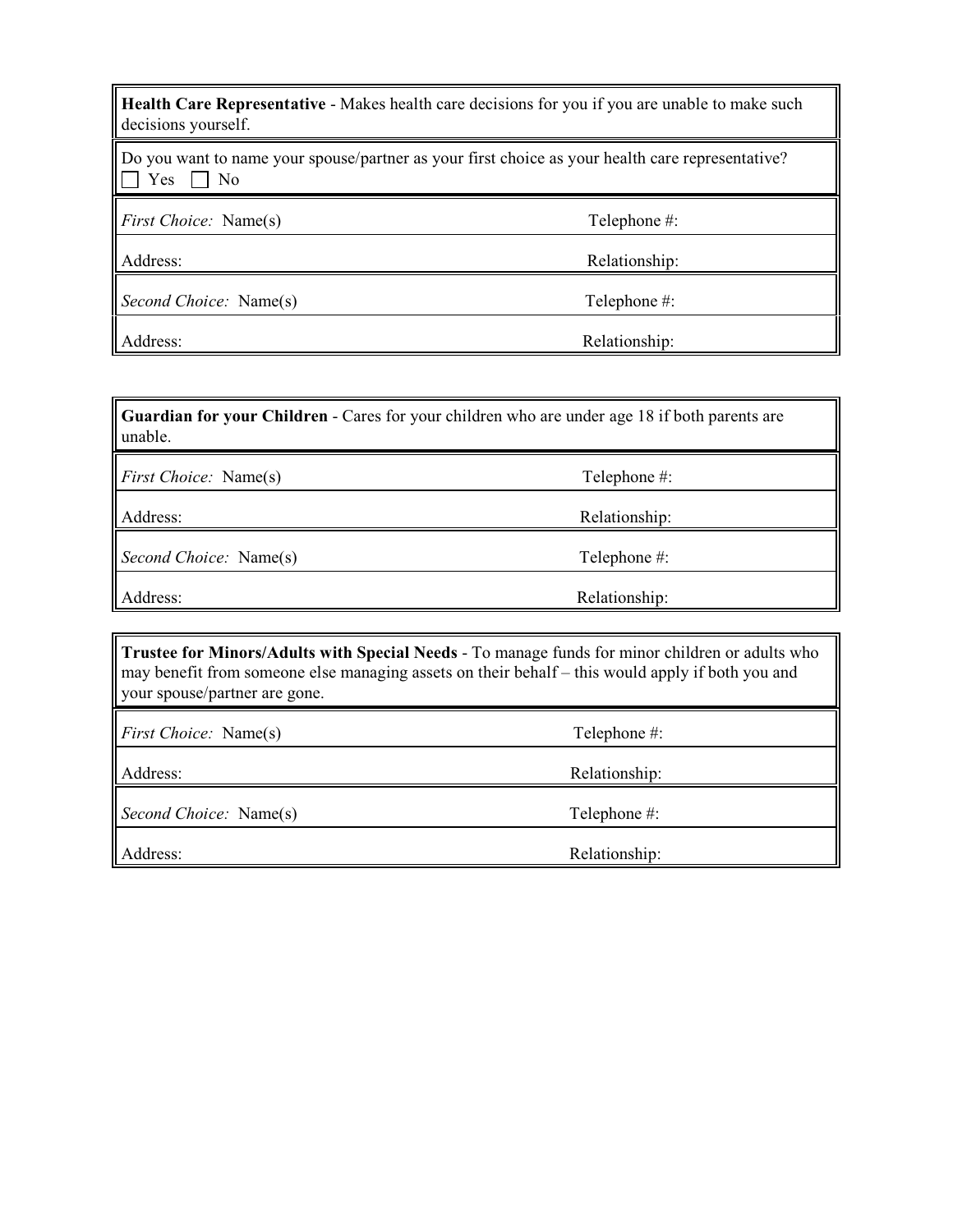| Successor Trustee for You if you want a Revocable Trust - To manage funds for you if you create a       |
|---------------------------------------------------------------------------------------------------------|
| revocable living trust and can no longer manage assets yourself. You are usually the initial trustee of |
| your revocable living trust. If you are unfamiliar with revocable trusts, we will discuss them when we  |
| meet.                                                                                                   |

Do you want to name your spouse/partner as your first choice as your successor trustee?  $\Box$  Yes  $\Box$  No

*First Choice:* Name(s) Telephone #: Address: Relationship: Relationship:

*Second Choice:* Name(s) Telephone #:

Address: Relationship: Relationship:

| <b>Additional Questions About Assets Left to Children or Grandchildren</b>                                                                                                                                               |
|--------------------------------------------------------------------------------------------------------------------------------------------------------------------------------------------------------------------------|
| In the event of your untimely death, at what age would you like your children to have complete and<br>unlimited ownership of your property? Age:                                                                         |
| If assets are held in trust for your children, would you prefer (check one):                                                                                                                                             |
| A separate trust to be established for each child immediately upon your death?                                                                                                                                           |
| All assets to be left in a single trust, from which distributions may be made to each child<br>according to his or her needs?                                                                                            |
| All assets to be left in a single trust until a certain point (for example, when the first<br>child reaches college age), at which point separate trusts are established? If so, what should be the<br>triggering event? |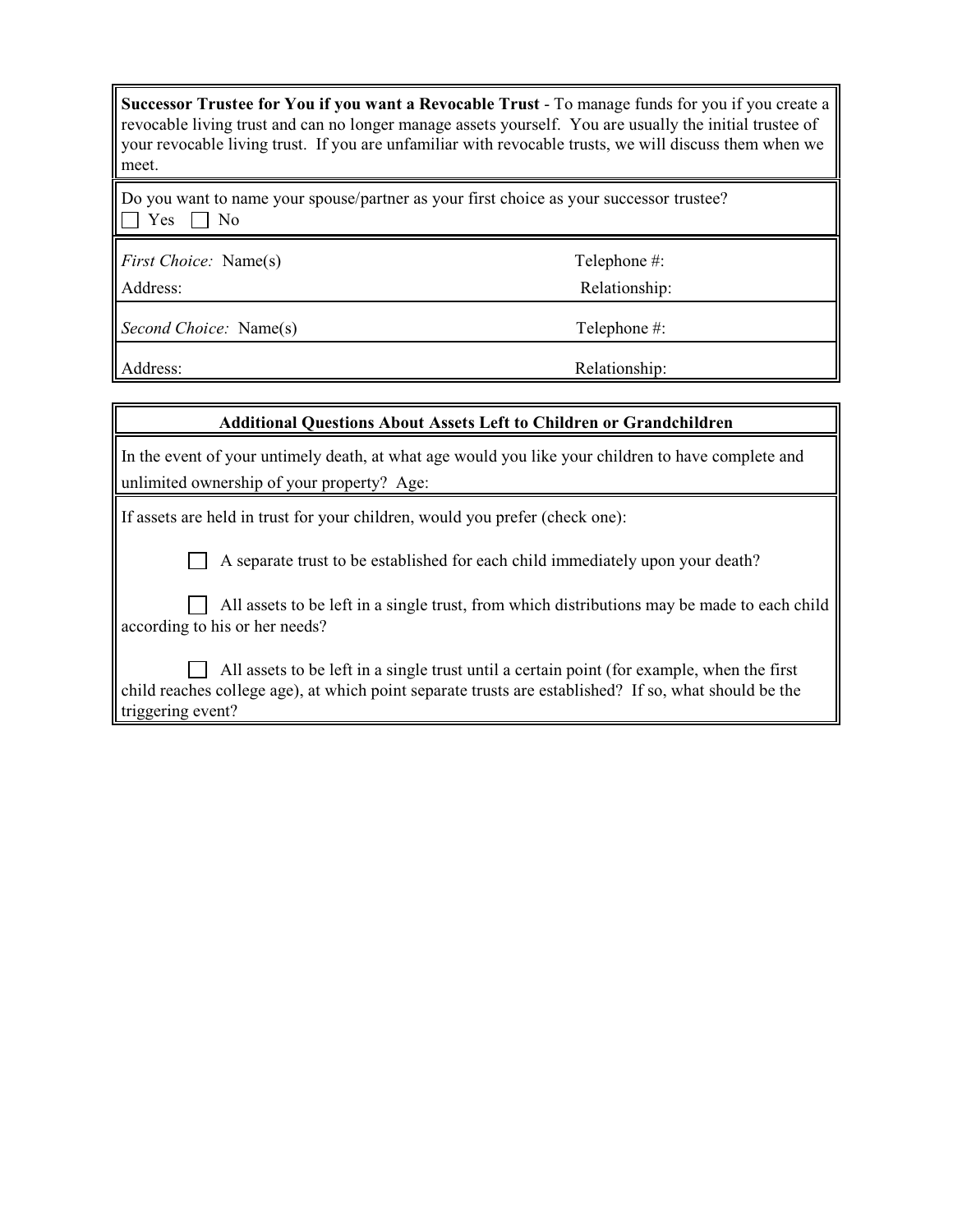| <b>FAMILY QUESTIONS</b><br>Please include a brief description for any "Yes" answer                                                                                      |     |    |
|-------------------------------------------------------------------------------------------------------------------------------------------------------------------------|-----|----|
| 1. Do you or your spouse have special health or disability concerns?                                                                                                    | Yes | No |
| 2. Do you have a child with a learning disability?                                                                                                                      | Yes | No |
| 3. Do any of your children have special education, medical or physical needs?                                                                                           | Yes | No |
| 4. Are any of your children institutionalized?                                                                                                                          | Yes | No |
| 5. Do you or any of your family members receive governmental support or benefits? $\Box$                                                                                | Yes | No |
| 6. Do you provide primary or other financial support to adult children?                                                                                                 | Yes | No |
| 7. Are there any persons other than your children who depend on you, wholly or<br>partially, for current or future support?                                             | Yes | No |
| 8. Are you or your spouse making payments pursuant to a divorce or<br>property settlement agreement?                                                                    | Yes | No |
| 9. Are you or your spouse making child support payments?                                                                                                                | Yes | No |
| 10. If you or your spouse have been widowed, was a federal estate tax return or state $\Box$<br>death tax return filed for the deceased spouse? (Please furnish a copy) | Yes | No |
| 11. Have you or your spouse ever filed federal or state gift tax returns?<br>(Please furnish copies of these returns)                                                   | Yes | No |
| 12. Do either you or your spouse want specific funeral arrangements?<br>Specify:                                                                                        | Yes | No |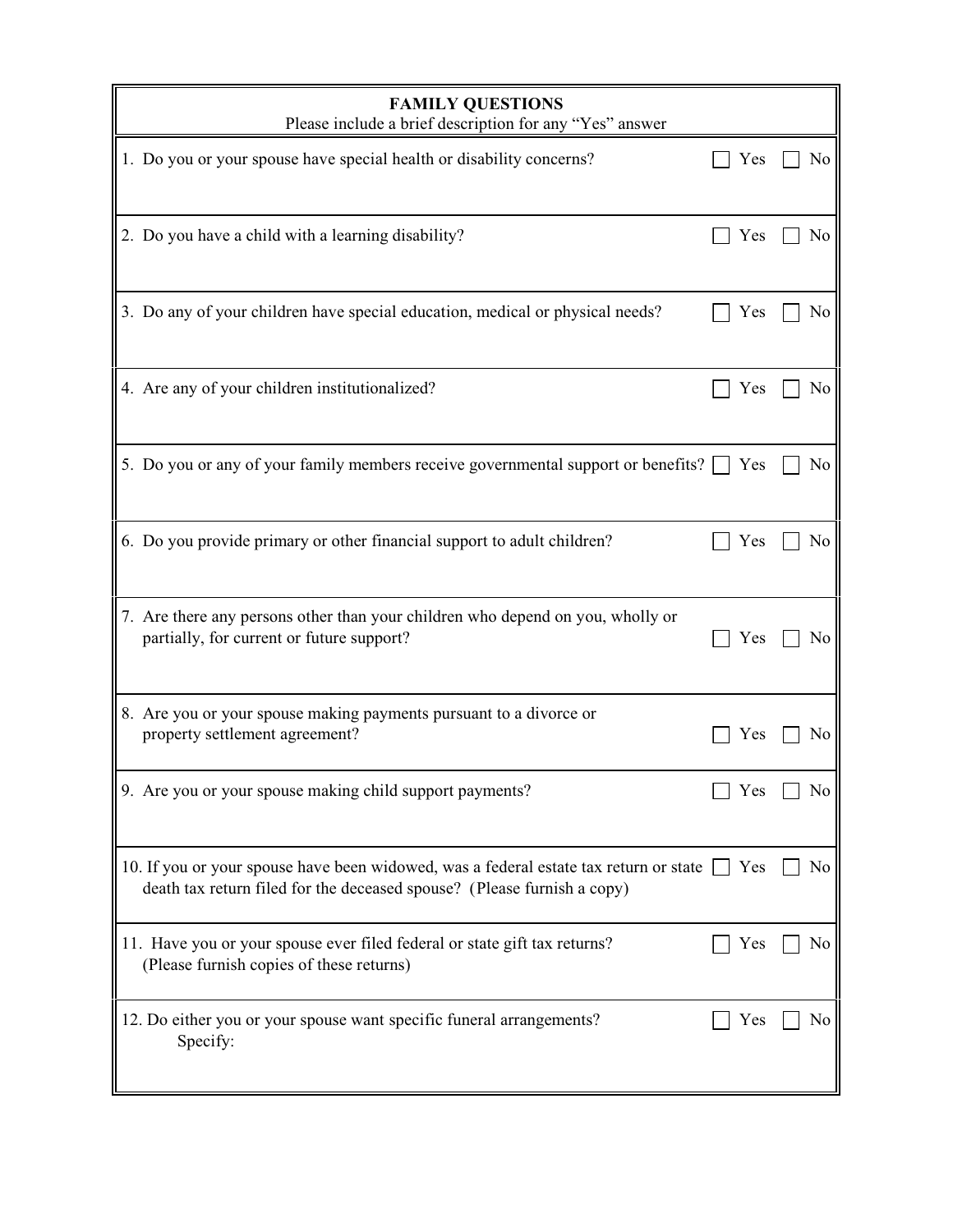## **PROPERTY INFORMATION**

The following information about your property, its value, and form of ownership will allow us to properly advise you regarding estate planning options and tax planning strategies appropriate for you. Please fill in the information in the categories that apply to you as completely as you can.

(Note: Indicating joint ownership presumes that the property passes to the joint owner by right of survivorship; please specify if your property is jointly owned but *does not* pass to the joint owner at death.)

| Asset                                                                                                                                                     | <b>Owned By</b><br>(client 1,<br>client 2,<br>Joint) | <b>Market</b><br>Value | <b>Debt</b> | <b>Net Equity</b> |
|-----------------------------------------------------------------------------------------------------------------------------------------------------------|------------------------------------------------------|------------------------|-------------|-------------------|
| Real Estate (include full address):                                                                                                                       |                                                      |                        |             |                   |
|                                                                                                                                                           |                                                      |                        |             |                   |
|                                                                                                                                                           |                                                      |                        |             |                   |
|                                                                                                                                                           |                                                      |                        |             |                   |
| Bank Accounts (list bank and account type):                                                                                                               |                                                      |                        |             |                   |
|                                                                                                                                                           |                                                      |                        |             |                   |
|                                                                                                                                                           |                                                      |                        |             |                   |
|                                                                                                                                                           |                                                      |                        |             |                   |
|                                                                                                                                                           |                                                      |                        |             |                   |
| Investment and Brokerage Accounts such as<br>stocks, bonds, mutual funds (List retirement<br>$accounts - IRA, 401(k), 403(b), etc.$ on the<br>next page): |                                                      |                        |             |                   |
|                                                                                                                                                           |                                                      |                        |             |                   |
|                                                                                                                                                           |                                                      |                        |             |                   |
|                                                                                                                                                           |                                                      |                        |             |                   |
|                                                                                                                                                           |                                                      |                        |             |                   |
| <b>Business Interests:</b>                                                                                                                                |                                                      |                        |             |                   |
|                                                                                                                                                           |                                                      |                        |             |                   |
|                                                                                                                                                           |                                                      |                        |             |                   |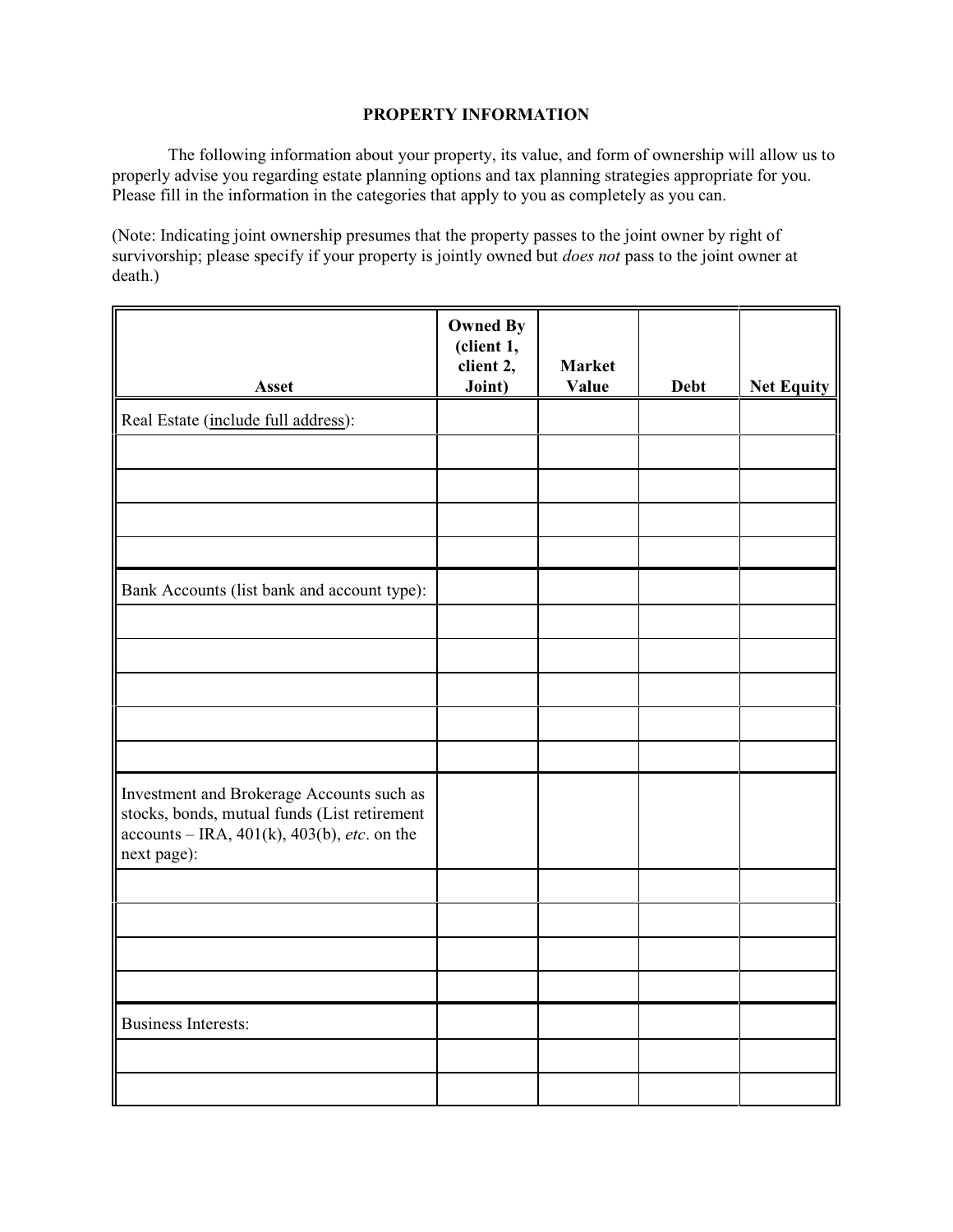| <b>Asset</b>                                                                          | <b>Owned By</b><br>(client 1,<br>client 2,<br>Joint) | <b>Market</b><br>Value | <b>Debt</b> | <b>Net Equity</b> |
|---------------------------------------------------------------------------------------|------------------------------------------------------|------------------------|-------------|-------------------|
| Notes, Mortgages, Trust deeds, Contracts,<br>etc., that others owe to you:            |                                                      |                        |             |                   |
|                                                                                       |                                                      |                        |             |                   |
| Personal Property (furnishings, autos,<br>jewelry, artwork, valuable antiques, etc.): |                                                      |                        |             |                   |
|                                                                                       |                                                      |                        |             |                   |
| <b>TOTALS:</b>                                                                        |                                                      |                        |             |                   |

| Do you or your spouse own real or personal property jointly with anyone besides each other? |              |              |  |  |
|---------------------------------------------------------------------------------------------|--------------|--------------|--|--|
| <b>Yes</b><br>$\Box$ No                                                                     |              |              |  |  |
| Property:                                                                                   |              | Joint Owner: |  |  |
| Property:                                                                                   |              | Joint Owner: |  |  |
| Property:                                                                                   |              | Joint Owner: |  |  |
|                                                                                             |              |              |  |  |
| Do you have a safe deposit box? $\Box$ Yes                                                  | $\square$ No |              |  |  |
| Bank:                                                                                       | Branch:      | Joint Owner: |  |  |
| Bank:                                                                                       | Branch:      | Joint Owner: |  |  |
|                                                                                             |              |              |  |  |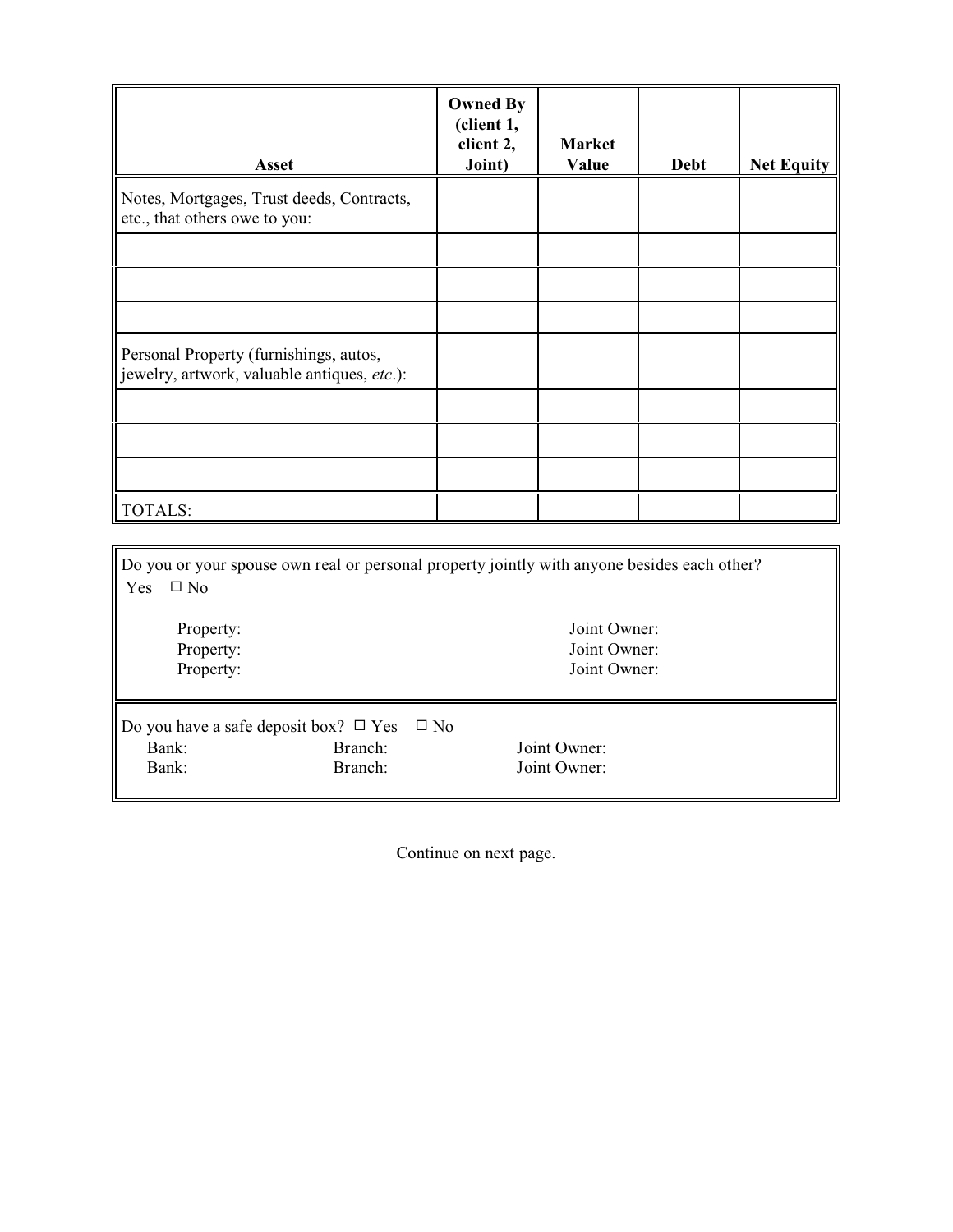| <b>LIFE INSURANCE</b>                           |          |          |          |          |  |
|-------------------------------------------------|----------|----------|----------|----------|--|
|                                                 | Policy 1 | Policy 2 | Policy 3 | Policy 4 |  |
| Life Insurance Company                          |          |          |          |          |  |
| Insured Person (client 1,<br>2 or someone else) |          |          |          |          |  |
| Policy Owner                                    |          |          |          |          |  |
| Primary Beneficiary                             |          |          |          |          |  |
| <b>Contingent Beneficiary</b>                   |          |          |          |          |  |
| Face Value (Policy<br>Amount)                   |          |          |          |          |  |
| Accumulated Cash Value                          |          |          |          |          |  |
| <b>Loans Against Policy</b>                     |          |          |          |          |  |

| BENEFIT PLANS - IRA, Pension, Profit-Sharing, 401(k), Deferred Compensation, etc. |  |   |   |  |
|-----------------------------------------------------------------------------------|--|---|---|--|
|                                                                                   |  | 2 | 3 |  |
| Account Holder<br>(client 1 or<br>client 2)                                       |  |   |   |  |
| Plan Type<br>(IRA, 401(k),<br>Pension, etc.)                                      |  |   |   |  |
| Primary<br>Beneficiary                                                            |  |   |   |  |
| Contingent<br>Beneficiary                                                         |  |   |   |  |
| Plan Value                                                                        |  |   |   |  |
| Loans Against<br>Plan                                                             |  |   |   |  |